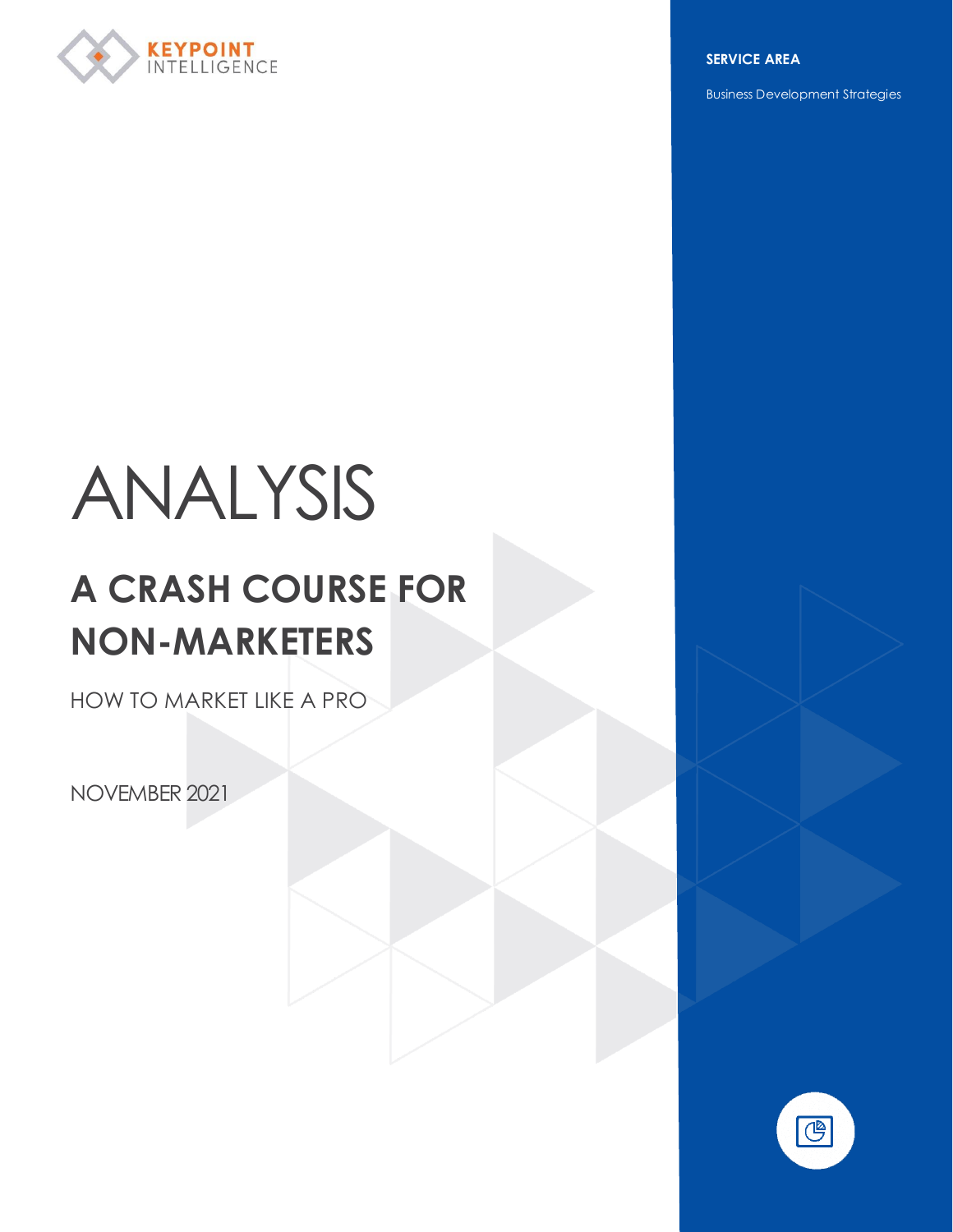

### **Table of Contents**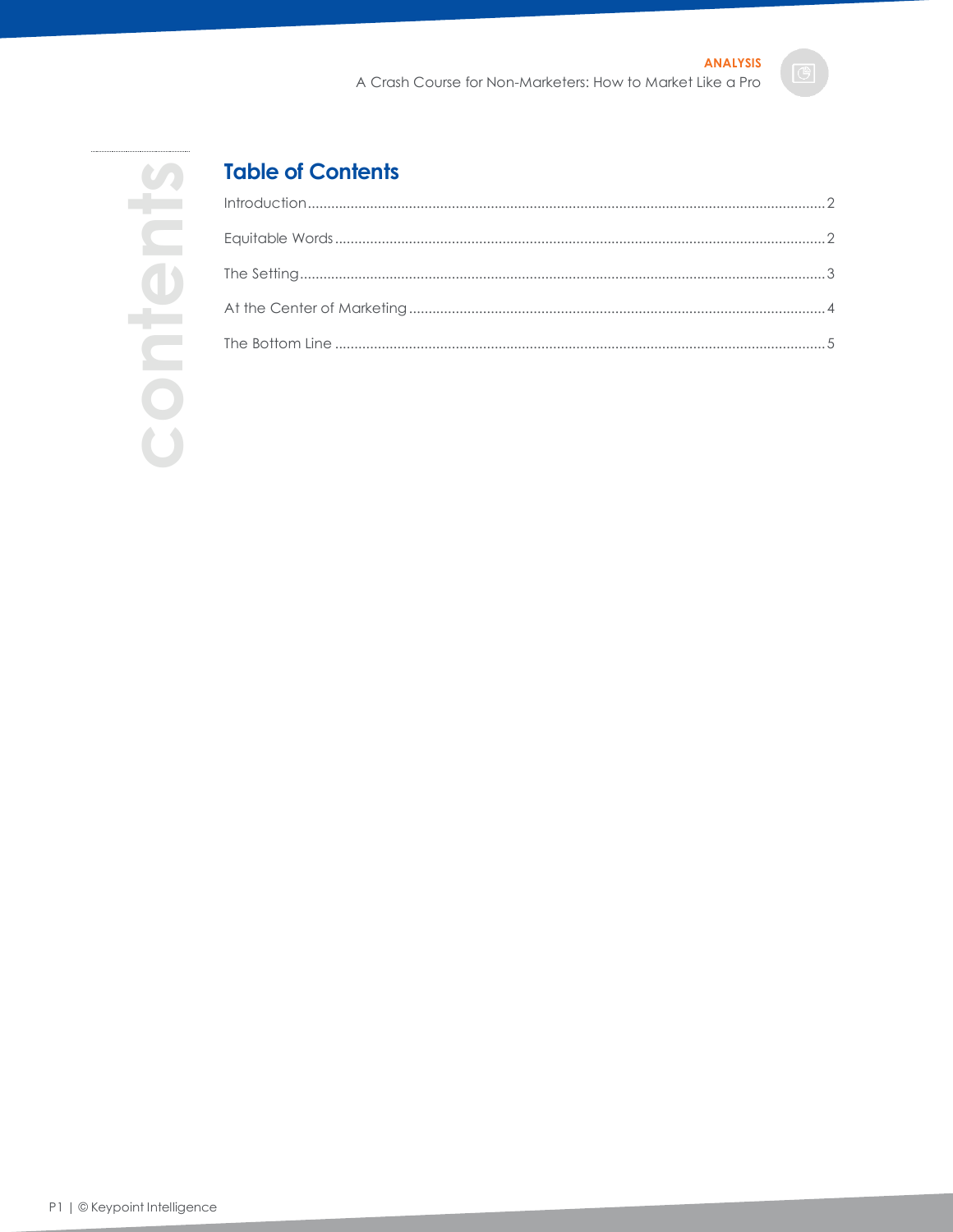#### <span id="page-2-0"></span>**Introduction**

According to Hubspot, "Marketing is the process of getting people interested in your company's product or service." Sounds pretty simple, doesn't it? Let's consider this scenario to start things off: A new print shop is opening in a town that is already rich with small and medium-sized businesses. To attract customers and encourage them to move away from their current print service providers (PSPs), the new shop must **market** itself. These marketing efforts will include **advertising** and **creating brand awareness**. The processes of **marketing**, **advertising**, and **branding** share certain similarities. Although each process will encompass specific activities, the efforts associated with them will often connect and overlap like a Venn diagram in action.

Nearly half of today's small business owners handle their own marketing endeavors, and their frustration with this process is commonly voiced. It requires time and money, often involves learning new skills, and forces the business owner to strike a balance between leveraging available technologies while also staying on top of up-and-coming developments. Without a strong foundation, marketing efforts can quickly become dispersed and weaken any growth plan. Taking a holistic marketing approach can help ensure that your marketing dollars do not go to waste. Uncertainty about where to start is a significant barrier that must be overcome. This document highlights some simple steps you can take to improve your marketing strategy and offers tips on how to market like a pro, even if you're only just getting started.

#### <span id="page-2-1"></span>**Equitable Words**

When we hear the phrase "Just Do It," most of us naturally think of Nike. This vague yet motivational phrase has become inextricably linked to a product. It tells many stories and can be taken to mean "Just play sports," "Just go outside," or even "Just run errands." Most importantly, though, the phrase simply tells the consumer to keep doing whatever they're doing, and to consider Nike's products while doing it. All of these subconscious ideas can be extracted from the slogan and implanted in the audience's minds, along with the company's history and reputation. This is marketing at its finest because it directly addresses a problem that nearly every potential customer will face—the struggle with getting started. Before dismissing my example because Nike is a huge corporation rather than a local mom-and-pop print shop, consider this—Nike's tagline is the backbone of its business. Regardless of size or influence, all PSPs must take the initiative to deliver powerful and consistent messaging. Taglines or slogans have proven very effective in the promotion of a business. They enable you to show how your offerings can make others' lives easier. You can tell stories featuring the successes that customers achieve with your offerings, and these stories can trigger action. A marketing professional's ultimate goal is to create an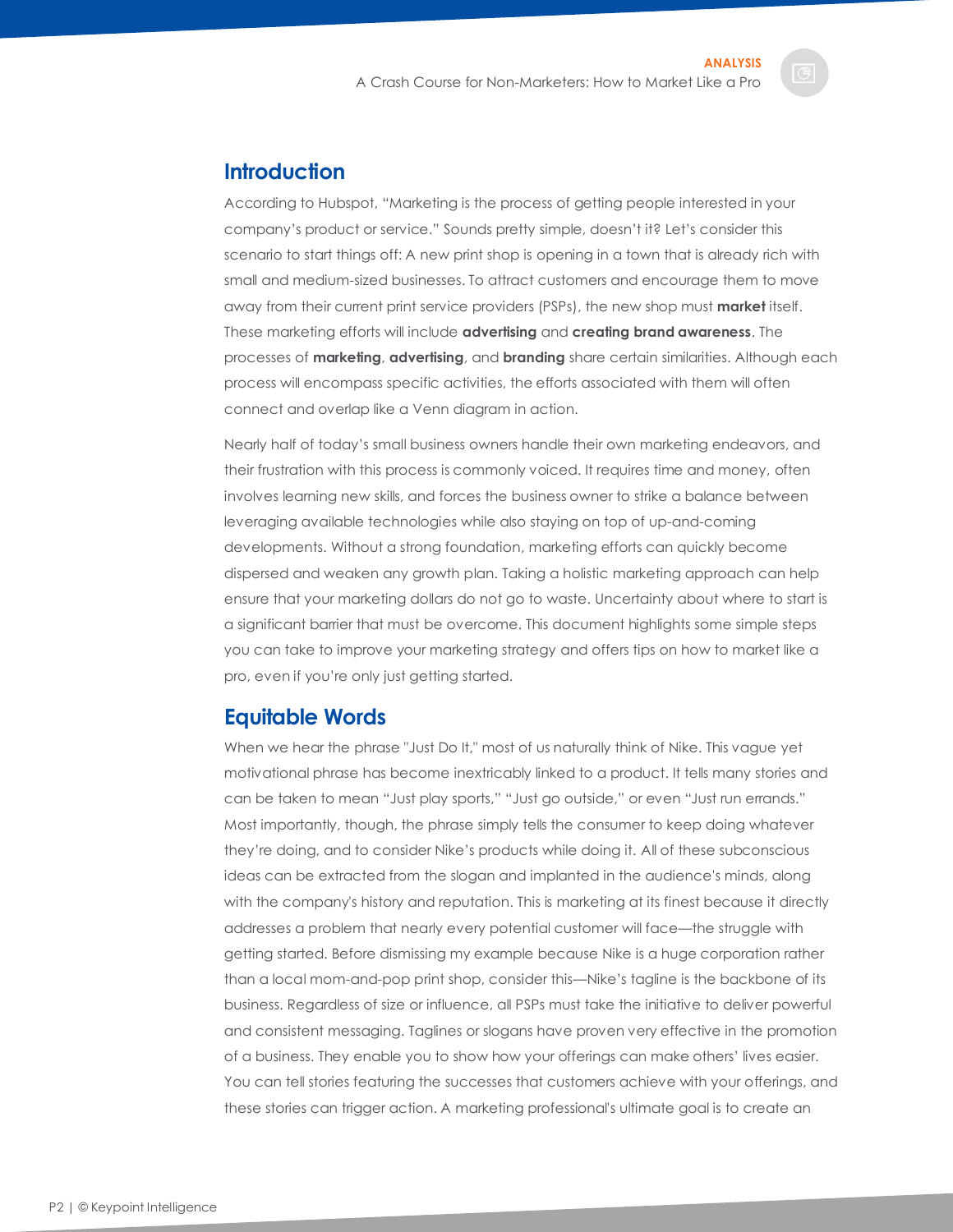emotional and psychological association so customers and prospects will conclude that your business is the best solution for their needs.

When done well, marketing does not require a huge budget or multiple layers of technology. In his popular book entitled *All Marketers are Liars: The Power of Telling Authentic Stories in a Low-Trust World*, author Seth Godin shares that effective marketing is not about creating noise and making false claims. Instead, it's a brilliant collection of how to tell stories that your prospects actually want to hear.

Before identifying and executing your marketing activities, think about the words that you use to convey the value of your company and its offerings. In today's ultra-competitive world, delivering high quality, superb service, and competitive pricing does not guarantee brand awareness. You must ensure that your messaging paints a clear picture of the experience your customers can expect when they engage with your business.

Think about your audience, then identify words or phrases that will demonstrate the value of your business. Messages that resonate might center upon relating to a customer's individual needs, meeting deadlines, accommodating last-minute changes, or offering solutions that are exclusive to the needs of your industry. There are thousands of words that can demonstrate trust, skill, and value. To naturally settle on a message that will resonate with your customers and prospects, you must start by understanding what your business is proficient in and what you can comfortably deliver. In addition to these internal factors, identify any external factors that might also come into play. Take some time to analyze your competitors and why your intended audience might choose to engage with them. This information can help influence your marketing messages so you can present a thoughtful and cohesive image to your audience.

#### <span id="page-3-0"></span>**The Setting**

Marketing occurs at every encounter with a customer or prospect. Regardless of whether you are answering a customer's call, making posts on social media, or designing your website, all of these activities shape a customer's narrative of your business. Some of you will be familiar with the five "Ps" of marketing, which include Product, Price Promotion, Place, and People. The fourth "P," Place, is the setting where your prospects and customers intersect with your brand.

Attending workshops or hiring an agency to improve your marketing messages will do nothing if the prospect's experience is not immersive and aligned with your company's principles. For a great example of strategic immersion at every touchpoint, look no further than Disney. At its theme parks, taking care of every guest is every cast member's primary interest. Sights, sounds, and even smells are curated as part of the guest experience. Disney is great at this—so great, in fact, that the enterprise has never been compelled to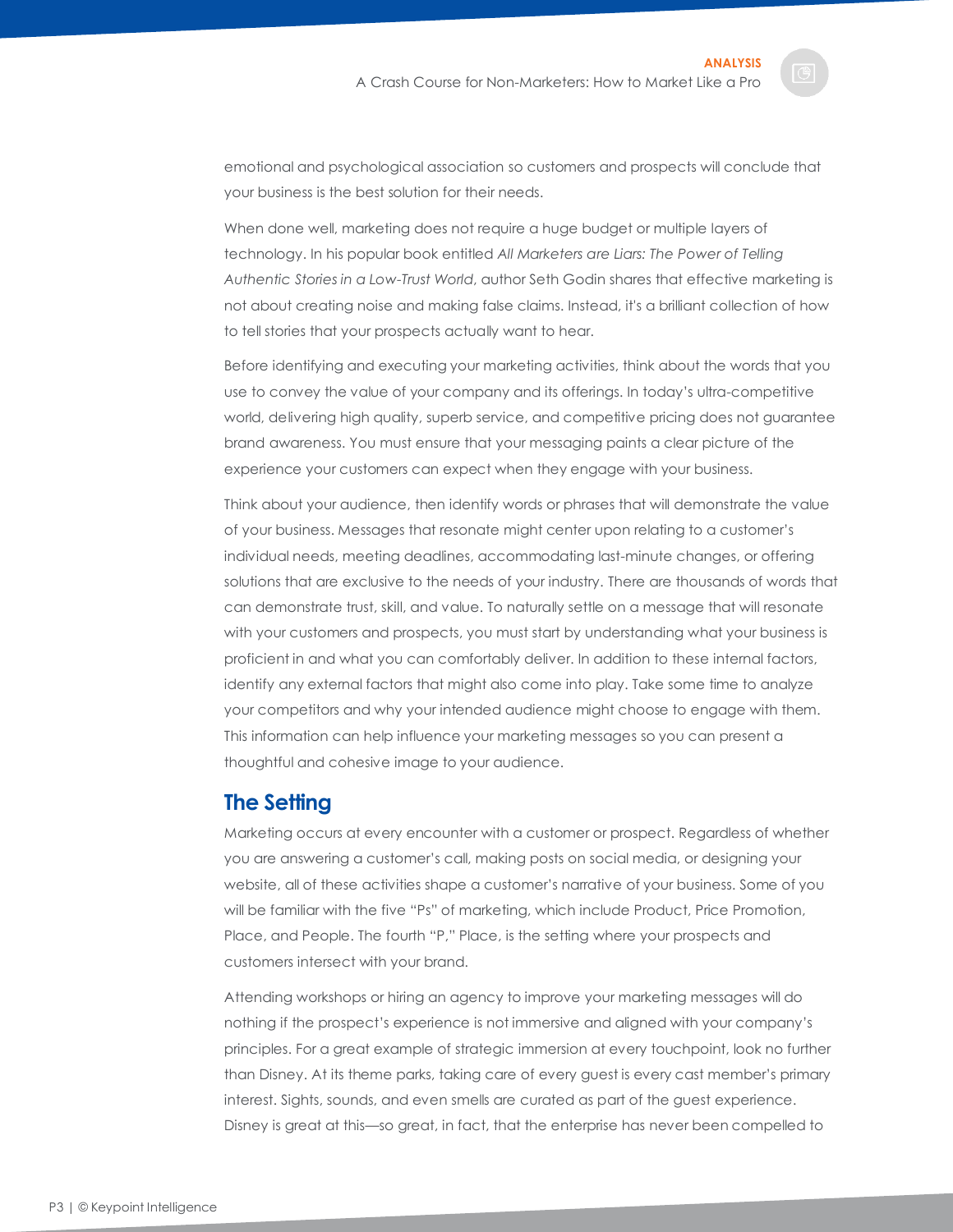offer a discount for park admission. Fortunately, you don't need Disney's clout or marketing budget to achieve a similar result as a PSP. What you must do is ensure that every touchpoint and encounter with your brand centers on taking care of the customer's needs.

Even if you have a fantastic website and invest in the best technologies available, your marketing can still fail miserably if everyone in your business isn't focused on taking care of the customer. Even your most well-intended messages can be erased by the tone with which the phone is answered, a misunderstood e-mail, or a social media post that goes off-script. By establishing operating procedures, you can give your entire team the proper tools to focus on delighting your customers. This can help minimize the effect of any mishaps and protect your marketing dollars.

McDonald's provides another excellent example of marketing like a pro. All customerfacing employees are trained to ask, "would you like fries with that?" This simple upselling method is completely free and highly effective—particularly when dealing with a hungry customer! Some might argue that this form of suggestion is a sales strategy rather than a marketing one, but it's really both. There is no question that McDonald's sells a lot more fries with this approach. If you're looking for a more accessible example, PSPs can ask their satisfied customers to provide reviews on social media. To take this a step further, you might suggest a coined phrase or image, perhaps an emoji that can be included with comments. According to a study by WordStream, adding emojis in social media posts increases engagement. Meanwhile, introducing a signature image or phrase in your correspondence can act as a constant, repetitive reinforcement of your values.

#### <span id="page-4-0"></span>**At the Center of Marketing**

We have looked at a few examples of big brands and their approach to marketing. Their clients are loyal. Their subtle yet well-defined practices stand out against those of their competitors. These practices don't fit neatly in a column on a content or marketing calendar, and that's precisely the point—marketing is more than creating a solid brand reputation, and more than a list of activities and tasks that are carried out to increase awareness. As you consider your marketing plan, focus on what your audience needs to achieve to be successful. This includes identifying the conflicts you can help resolve and their motivations for remaining loyal to your business. Then establish messaging that speaks to their needs. More importantly, back your messages up with actions that bring those words to life. Buyers want to know what you stand for; they want to understand your story so they know what to expect when they engage with your business.

How we select a hotel is a good example of brand expectations. Based on the marketing message or a prior experience, we can instantly envision what to expect when we see a hotel sign or logo. For example, most guests who choose to stay at a budget hotel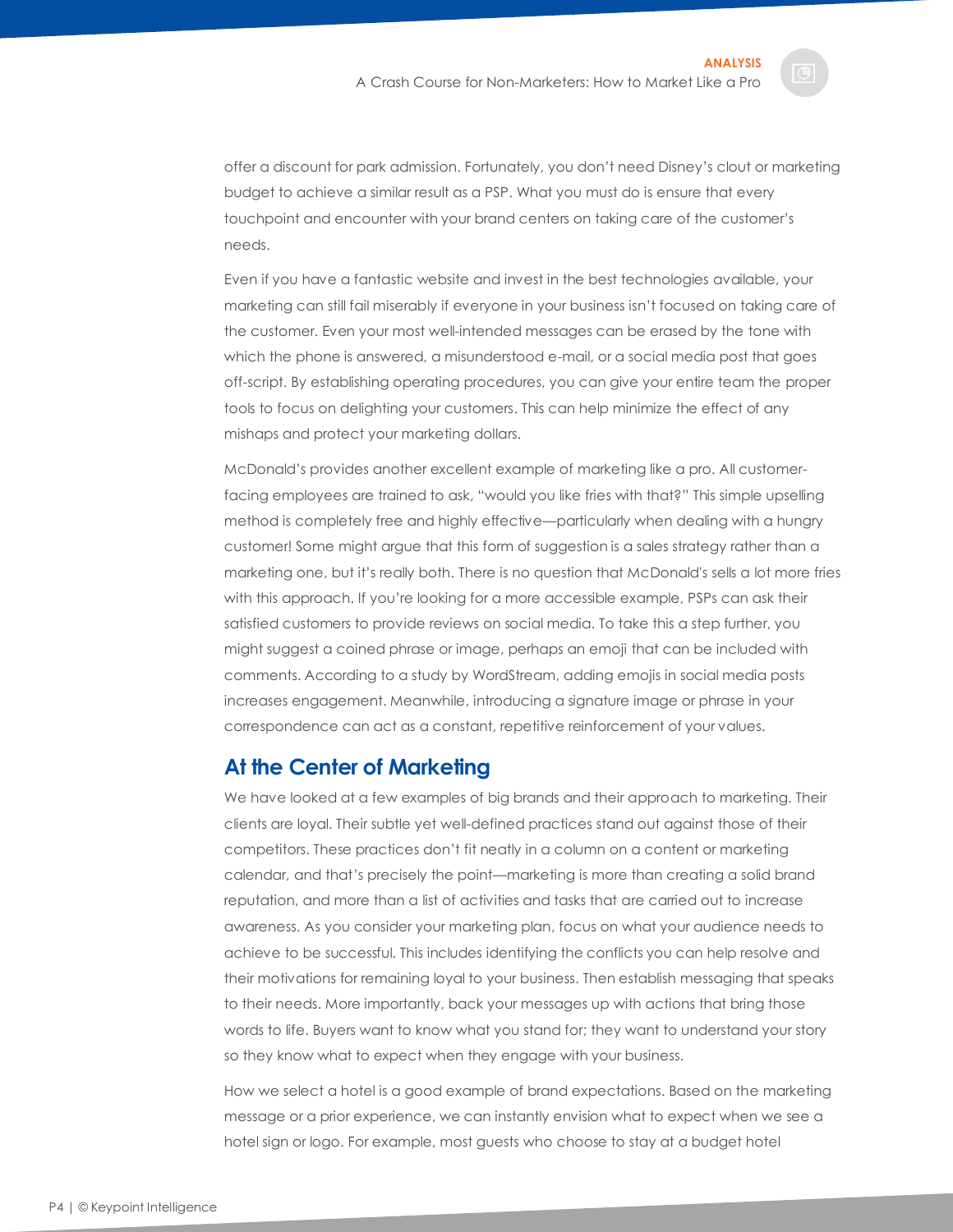understand and accept that they aren't going to get the same experience that they would if they stayed at a luxury hotel or resort. Budget brands serve their own purpose they offer clean, comfortable accommodations for price-conscious consumers. Meanwhile, selecting a five-star hotel should leave little doubt about the experience and amenities you can expect by staying there. Most guests recognize that a different level of investment is required based on the accommodations that they select. PSPs are similar to an extent—they have an opportunity to define their specific space in the overall market. Consider the messaging that you're using today—do your prospects and customers view you as a "budget" printer, a "luxury" print communication provider, or somewhere in between? Regardless of where you fall on the spectrum, your marketing message should differentiate your company from its competitors.

#### <span id="page-5-0"></span>**The Bottom Line**

Going back to the Nike example, "Just do it" can mean many things… but the straightforward interpretation is that doing something is better than doing nothing. The same can be said about how the print industry approaches marketing. Too many PSPs put marketing on the back burner because they consider it overwhelming and timeconsuming. Don't overcomplicate things, but get the house in order and determine how to tell your story in an authentic way.

You might notice that this document didn't offer any innovative marketing tactics or tools or cover the multitude of channels that are available for today's marketers. This was intentional—a by-the-book marketing plan is not required if you take the time to lay the proper groundwork. You don't need to be a professional marketer to act like one. A little bit of something is better than a whole lot of nothing, and you might find that the first step you take becomes a scaling butterfly effect.

**opinion**